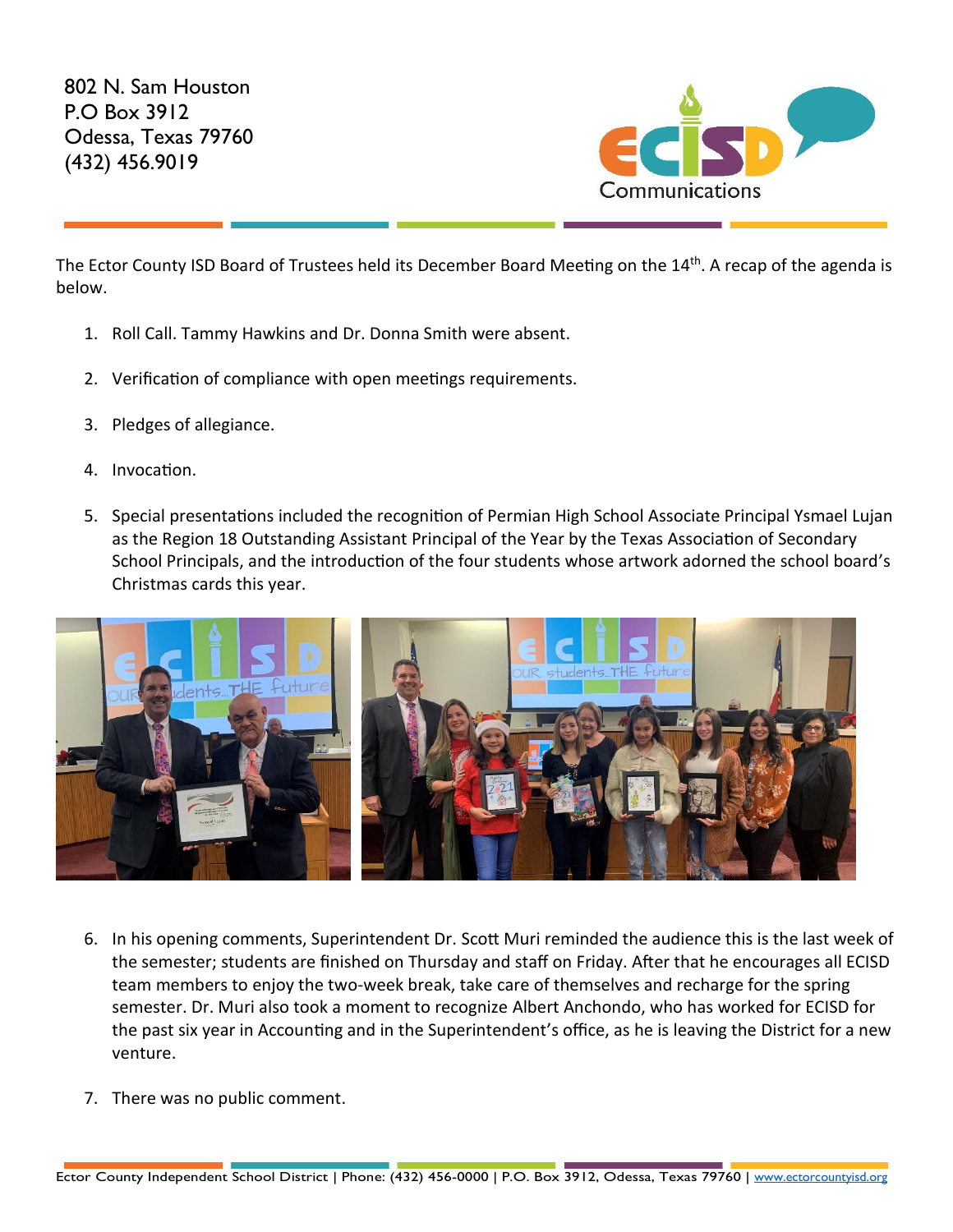- 8. Board Policy
	- A. Trustees voted 5-0 to approve revisions to Policy CFB(Local): Accounting Inventories. The changes are minor revisions that remove a reference to a regulation that has been deleted, and an additional sentence recommended by the Texas Association of School Boards (TASB).
- 9. Action items.
	- A. Trustees voted 5-0 to approve purchases over \$50,000. There are four items on this list this month: apparel and facility items for ECISD School Nutrition; two separate insurance renewal items; and renewal of integrated pest management services.
	- B. Trustees voted 5-0 to approve budget amendment #4.
	- C. **Trustees voted 5-0 to approve the pursuit of an innovative partnership with UTPB STEM Academy. A formal agreement, if reached, will be brought back to Trustees for approval, likely in March.** Last week, a team from the University of Texas Permian Basin spoke with the Trustees about UTPB STEM's history and the potential of a partnership. UTPB STEM opened in 2014-15 with 308 students, and 14 teachers, in grades kindergarten through 6th. Currently the school has 770 students, and 39 teachers, grades kinder through 12. The charter is delegated to the President of UTPB, and is approved for an enrollment of up to 3,900 students. The UTPB STEM calendar is 180 days of instruction, from 7:50 a.m. until 2:15 p.m. Monday through Thursday; on Fridays the school dismisses at 12:00 p.m. The early dismissals allow students to continue learning online, work with tutors and interventions, and allow professional development for staff. The school utilizes Projectbased Learning and STEM-based Learning. A future partnership with ECISD would benefit students at UTPB by giving them access to ECISD's athletics and fine arts programs, plus ECISD could help with facilities, counseling services, transportation, and food services. ECISD would benefit by having an additional Choice School options for families, a future middle school option, a collaborative partnership with shared resources between the two entities, and the continued building of the college-going culture for ECISD students.
	- D. **Trustees voted 5-0 to approve an interlocal agreement with the City of Odessa for ongoing practicum/work-based learning opportunities for Career & Technical Education students. This agreement will allow CTE students to work at various sites affiliated with the City of Odessa, including the Odessa Animal Shelter. Potential arrangements are also being negotiated to potentially allow students paid internships with Odessa Fire & Rescue and the Odessa Police Department. Students will be able to learn from and work directly with employees on site. It is a tremendous opportunity for real-world application of learning, improving resumes, and networking that would naturally lead to possible employment after high school. It is a "grow our own workforce" partnership with the City of Odessa.**
- 10. Trustees voted 5-0 to approve the Consent Agenda. This month's Consent Agenda included minutes of previous meetings; bills for payments; acceptance of donations over \$10,000\*; the 2022-23 Dual Credit Matrix; and renewal of master clinical affiliation agreement with Lamar University.
- 11. Report/Discussion items